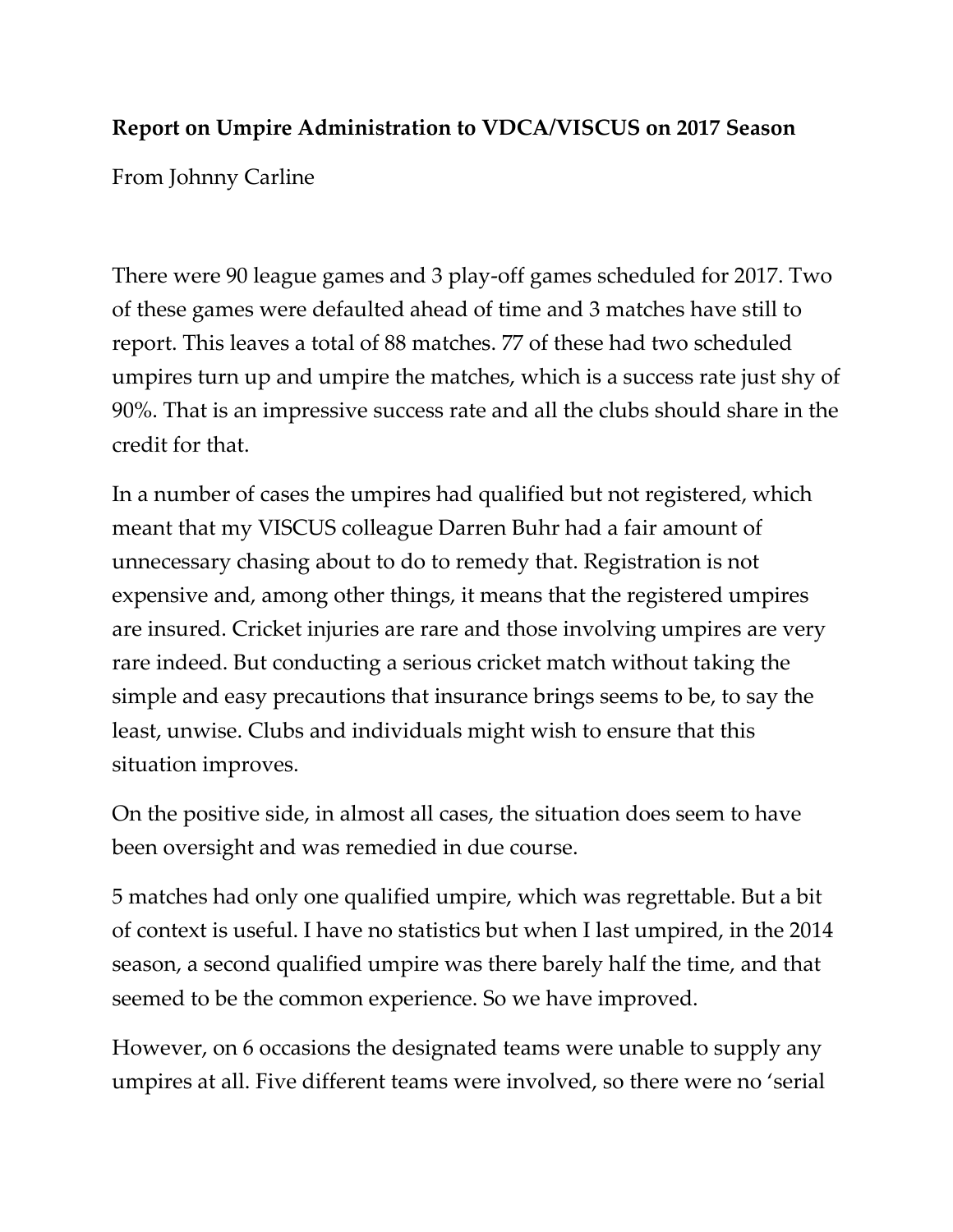offenders', which is good news. But we have an ever increasing pool of qualified umpires, so we should be able to do better. And certainly there should never be occasions when umpires simply don't turn up or a number of people turning up 'randomly' throughout the day.

I know the efforts my local club goes to try to schedule umpires before the season starts and to address the inevitable personal schedule changes that throw everything out of whack. It is clearly a chore. But they have never failed to provide two umpires – even if sometimes they have difficulty putting out a team! That is surely a worthy standard to aspire to.

In terms of sending in match reports, the first two weeks were a bit chaotic and we need to make better efforts to ensure that everybody knows what they have to do. That pre-season meeting of captains, umpires and league and VISCUS officials, that everybody thinks is a good idea but no-one seems to want to come to, would probably help solve a lot of these problems.

But after the first two weeks, I thought I had died and gone to heaven. Umpires and club captains were magnificent and weeks went by without me having to chase anything. Some of the telephone photos were very hard to read and one noble veteran's attempt at communications technology defied both eyesight and computer skills. But I sensed the spirit was there with all clubs and I applaud them all.

In the last quarter of the season, the wheels fell off a bit – well more than a bit – and so perhaps a mid to late season process reminder might be in order next year.

As for reports on the standard of umpiring, again I have to conclude we are making progress. Only 8 of the matches included critical comments of the umpire and one of those was from the umpire himself who, trying to